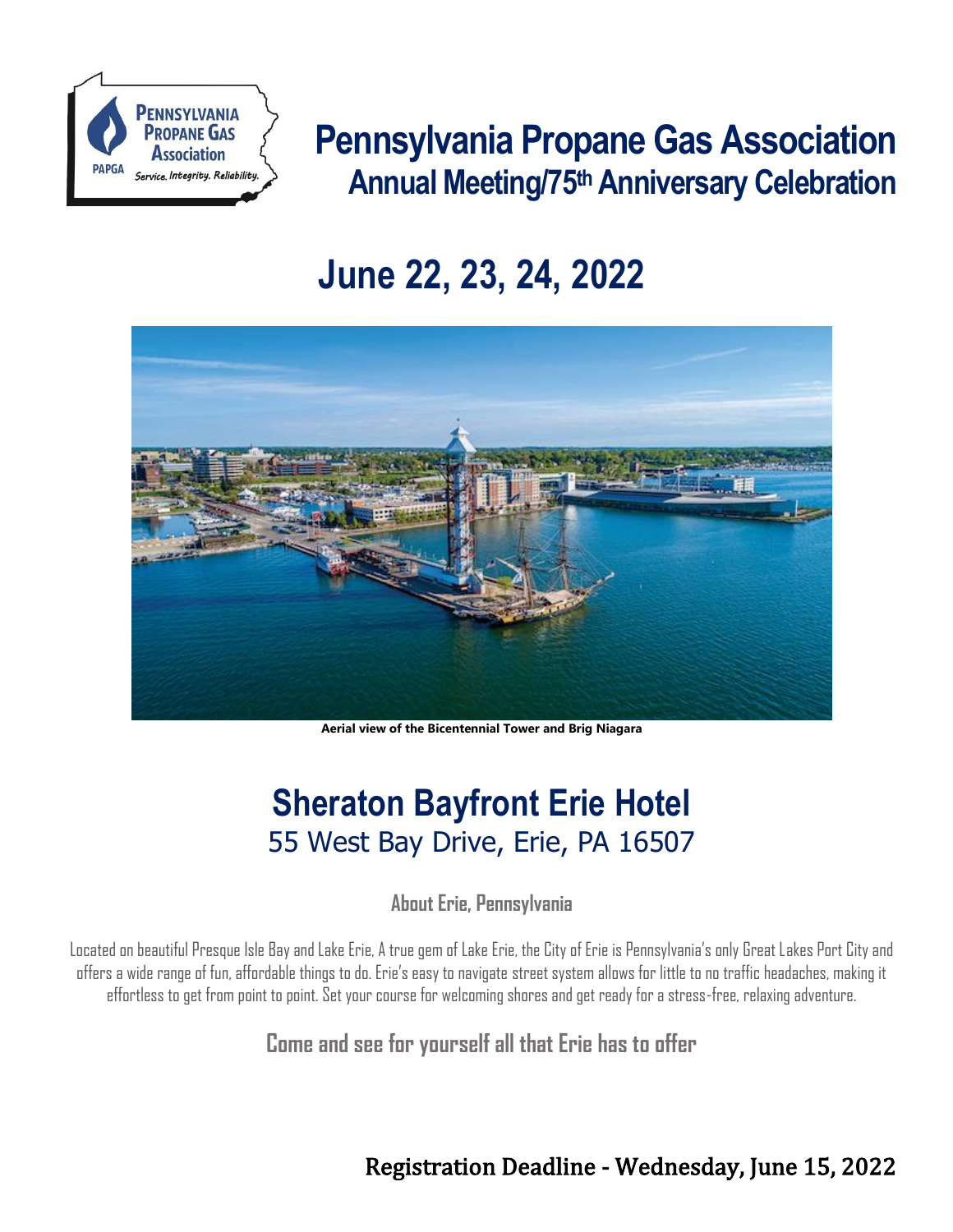# **Overnight Rooming Information**



### **Sheraton Bayfront Erie Hotel** 55 West Bay Drive, Erie, PA 16507

### **Reservations: [Click HERE for online reservations](file://///WANNERFILESVR/data/shared2/Shelby/Annual%20Meeting/2019/Book%20your%20group%20rate%20for%20Pennsylvania%20Propane%20Gas%20Association%202022) or call 814.454.2005 Group Code:** Pennsylvania Propane Gas Association 2022

**Room Rate:** \$189 per night plus 13% tax (**cut-off – May 20, 2022**) Check-in: 4:00pm Check-out 11:00am

### **Hotel Amenities Include:**

- Complimentary Parking for Overnight Guests
	- Complimentary WiFi
	- Mini-Refrigerators & Coffee Makers
		- In-Room Dining
- Heated Indoor Pool/Whirlpool (8am 10pm) Towels Provided
- Complimentary State-of-the-Art Fitness Center Open 24 Hours

### **Local Area Transportation**

Please note, the availability of Uber|Lyft is very limited in Erie especially later into the evening|night. Hansen's Errand Service requires prearranged rides, and their hours of operations vary. Please call Hansen's at 814-455- 1960 for more information.

### Registration Deadline - Wednesday, June 15, 2022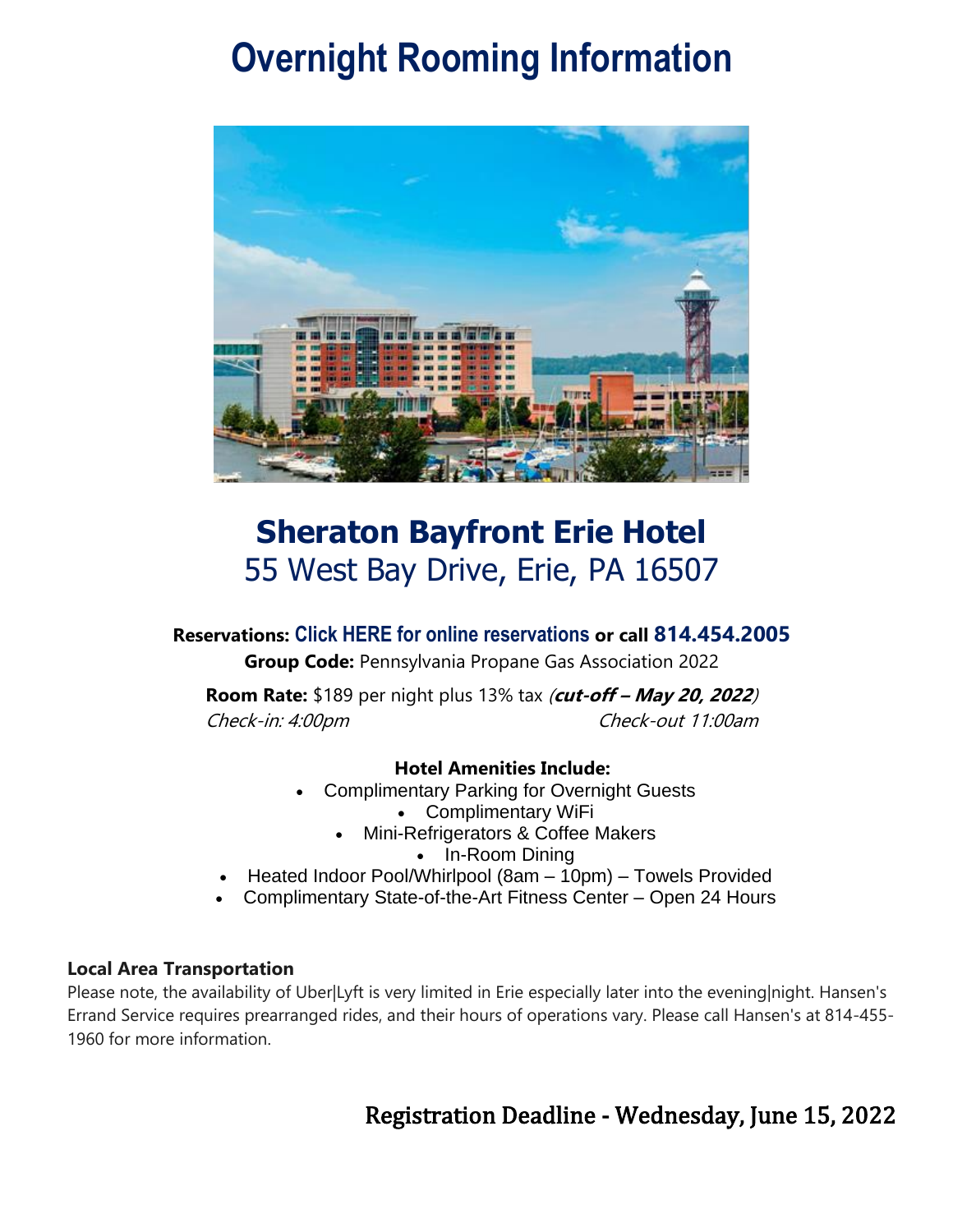### **Pennsylvania Propane Gas Association 2022 Annual Meeting/75 Anniversary Celebration**

**Schedule of Events** (subject to change)

### **Wednesday, June 22**

| $3:00$ pm $-5:00$ pm               | <b>Executive Committee/Foundation Board of Directors Meetings</b>                                                                                                                                                                                                                                |
|------------------------------------|--------------------------------------------------------------------------------------------------------------------------------------------------------------------------------------------------------------------------------------------------------------------------------------------------|
| $2:00$ pm – 6:00pm                 | <b>Registration Opens</b>                                                                                                                                                                                                                                                                        |
| $5:30$ pm $-7:00$ pm               | Welcome Social/Dinner (casual event - buffet)                                                                                                                                                                                                                                                    |
| 5:30pm                             | <b>Silent Auction Opens</b>                                                                                                                                                                                                                                                                      |
| $7:00 \text{pm} - 10:00 \text{pm}$ | Corn Hole Tournament - to benefit the PAC                                                                                                                                                                                                                                                        |
| Thursday, June 23                  |                                                                                                                                                                                                                                                                                                  |
| $7:30am - 12:00pm$                 | Registration                                                                                                                                                                                                                                                                                     |
| 8:00am                             | <b>Breakfast Buffet</b>                                                                                                                                                                                                                                                                          |
| 9:15am                             | Opening Session/Welcome, PAPGA President Beth Donovan                                                                                                                                                                                                                                            |
| 10:30am                            | <b>Bloody Mary/Mimosa Break</b>                                                                                                                                                                                                                                                                  |
| 11:00am                            | Governmental Affairs & PAC Committees<br>Safety/Training Committee<br><b>Finance Committee</b><br><b>Marketing Committee</b>                                                                                                                                                                     |
|                                    | (Committee Meetings are Open to All)                                                                                                                                                                                                                                                             |
| 12:00pm                            | <b>Lunch Buffet</b>                                                                                                                                                                                                                                                                              |
|                                    | Free Time to <b>Explore Erie</b><br>Enjoy one of the many local activities such as seeing the lighthouse at Presque<br>Isle State Park, shopping downtown, trying your luck at Presque Isle Downs &<br>Casino, visiting the many museums such as the Erie Maritime Museum or Erie<br>Art Museum. |
| 5:30pm                             | 75 <sup>th</sup> Anniversary Reception/Dinner Celebration                                                                                                                                                                                                                                        |
| Friday, June 24                    |                                                                                                                                                                                                                                                                                                  |
| $8:00am - 9:00am$                  | <b>Farewell Breakfast Buffet</b>                                                                                                                                                                                                                                                                 |
| 9:15am                             | Open Board of Directors Meeting                                                                                                                                                                                                                                                                  |
|                                    | Safe Travels Home! Thanks for Attending!                                                                                                                                                                                                                                                         |



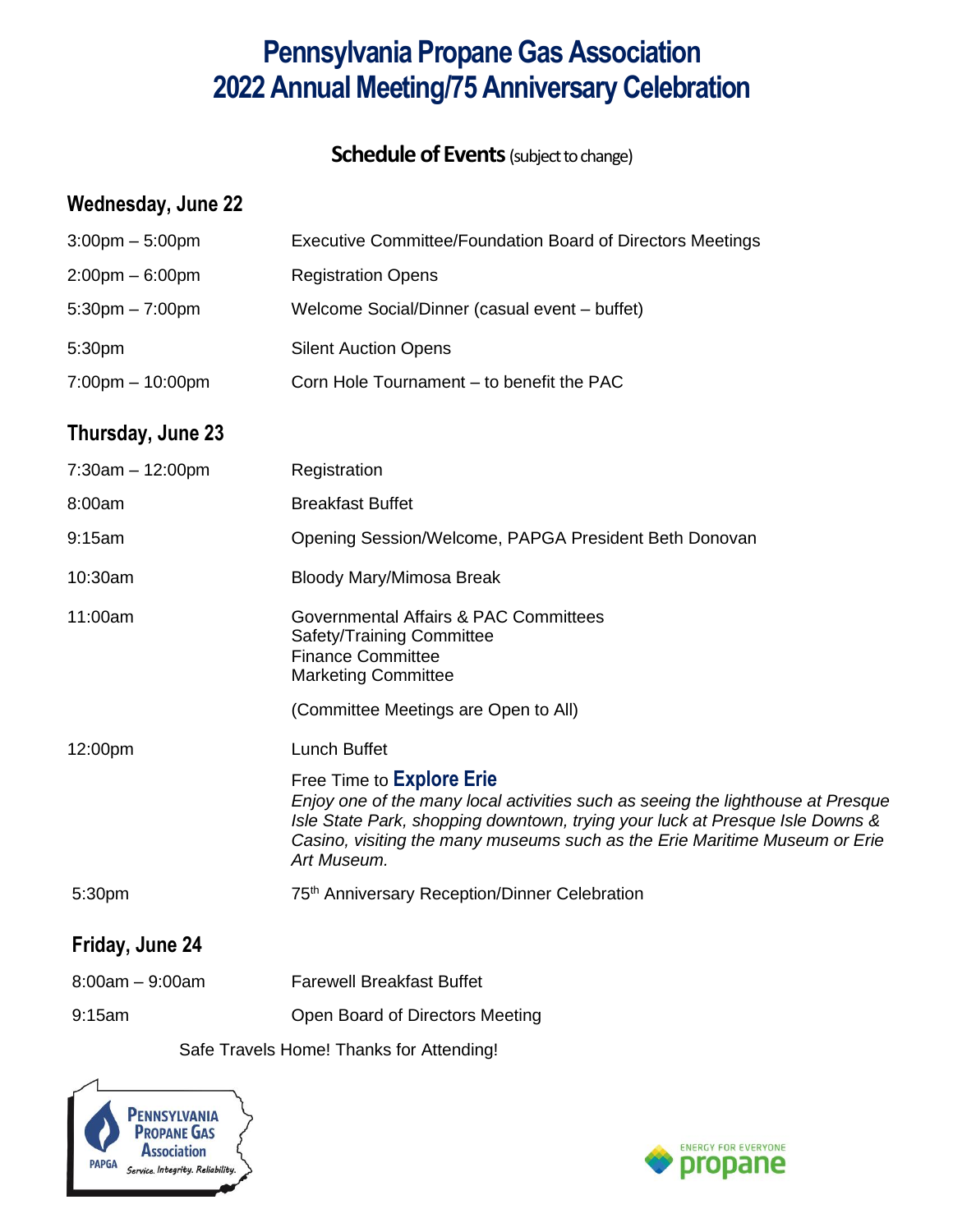### **Pennsylvania Propane Annual Meeting [Sponsorship Opportunities](https://form.123formbuilder.com/4801708/pa-propane-annual-meeting-sponsor-registration)**

Sponsorships are available for the 2022 Annual Meeting. Being a sponsor exemplifies the commitment your company has to the propane industry and shows meeting attendees and association members **you** support our industry!

### **[Sponsorship Opportunities:](https://form.123formbuilder.com/4801708/pa-propane-annual-meeting-sponsor-registration)**

**Platinum**: **\$3,000** - includes 2 full meeting registrations & 2 spouse/guest registrations. Hotel accommodations for two nights (two rooms for June 22 & 23). Exclusive opportunity to speak (5-10 minutes) at Opening Session/Welcome on Thursday, June 23. Recognition during meeting*.* Option to insert literature in meeting packet. Exclusive advertiser in the weekly News and Information Eblast throughout 2022.

#### **Only One Platinum Sponsorship Available**

- **Diamond**: **\$1,250** includes 2 full meeting registrations. Recognition during meeting*.* Option to insert one piece of literature in meeting packet. Option to provide a brief description (up to 150 words) of yourself and/or company to be shared during meeting.
- **Gold: \$750** includes one full meeting registration. Recognition during meeting. Option to insert one piece of literature in meeting packet.
- **Silver: \$500** includes recognition during meeting. Option to insert one piece of literature in meeting packet.
- **Bronze**: **\$250** includes recognition during meeting.

### **Specialty Sponsorship Opportunities:**

| <b>Welcome Dinner/Social:</b>    | \$200 – includes recognition during event (only 2 available)      |
|----------------------------------|-------------------------------------------------------------------|
| <b>Corn Hole:</b>                | $$150$ – includes recognition during tournament                   |
| <b>Bloody Mary/Mimosa Break:</b> | \$650 – includes one full meeting registration (only 2 available) |
| 75th Anniversary Dinner:         | \$400 - includes recognition during event                         |

Questions? Contact Tiffany Carpenter, **[tcarpenter@wannerassoc.com](mailto:tcarpenter@wannerassoc.com)** or 717.441.6040, ext. 130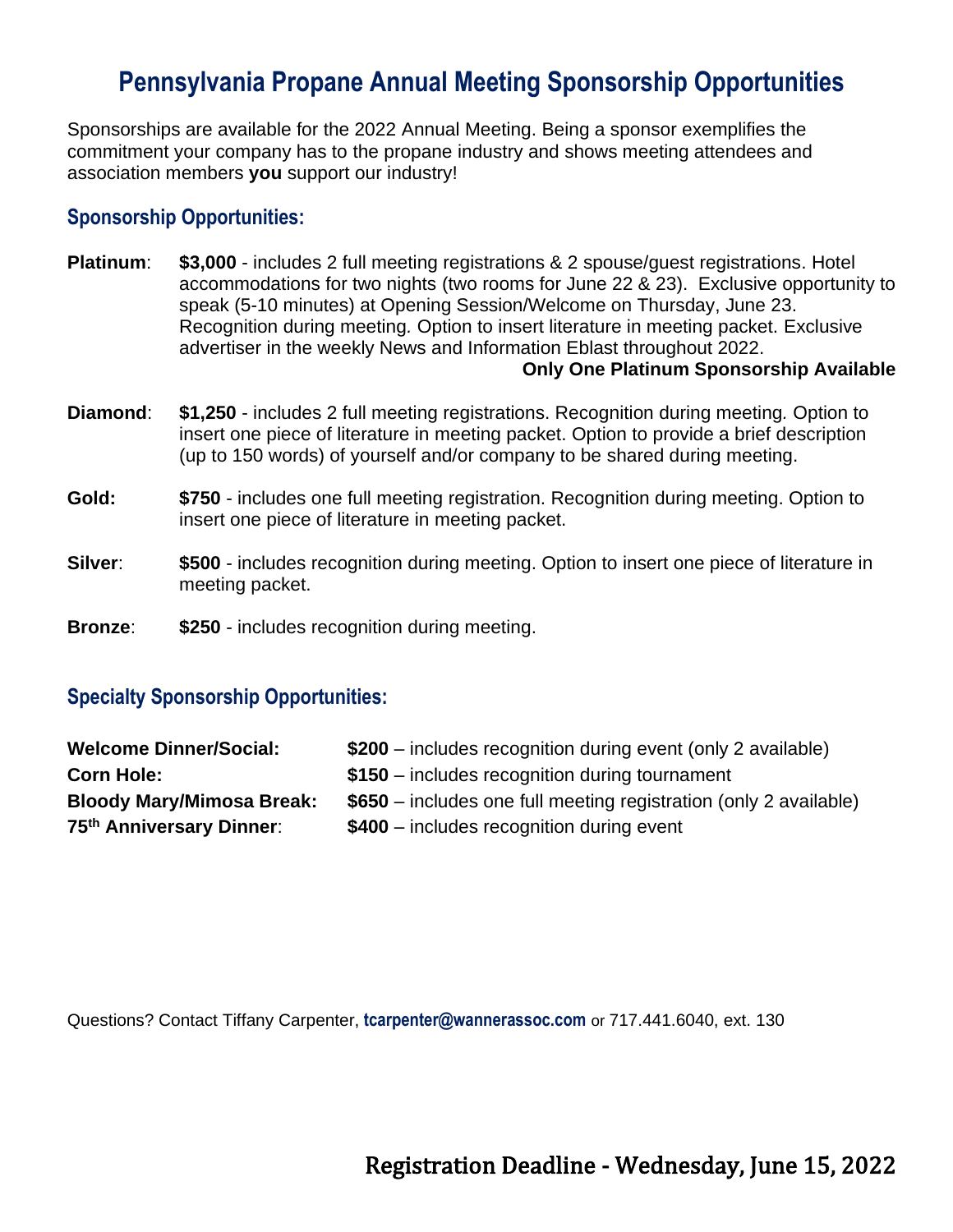# **Pennsylvania Propane Annual Meeting PAC Fundraising Opportunities**

**Help us reach our 2022 PAC Fundraising Goal of \$10,000**

Sponsored by: GeneratioNext Committee

### **[Silent Auction](http://www.123formbuilder.com/form-4801483/papga-silent-auction-donation-form)**

We are seeking donations for the PA Propane PAC Silent Auction. Tables will be set up at the annual meeting and attendees will have the opportunity to bid on items. Suggested items:

Tickets to a Sporting Event Custom Artwork Gift Cards Flowers/Plants Tech Items Designer Handbags Photography Signed Memorabilia Themed Gift Baskets (Wine, Craft Beer, Hometown, Golf, Picnic, Beach, Cigar, Mystery, Car Detailing)

Anything will do, use your imagination. We are appreciative of any and all donations and you will receive recognition for your donation.

The auction will open *Wednesday, June 22* at 5:30pm during the Welcome Dinner|Social. Bidding will close at 11:30am on *Thursday, June 23.* Winners will b*e* announced during lunch. You do not need to be present to win.

Please bring item to the registration desk or contact Shelby [\(shelby@papropane.com\)](mailto:shelby@papropane.com) to make arrangements.

### **Cornhole [Tournament](http://www.123formbuilder.com/form-4801579/papga-pac-2019-cornhole-tournament)**

GeneratioNext is hosting its 2<sup>nd</sup> Annual Cornhole Tournament on Wednesday, June 22<sup>nd</sup> at \*7:00pm. Single elimination format is being played. **\****Please note your team may not play at 7:00pm.*

The cost is \$25 per player if you pre-register by June 15, 2022. \$30 per player after June 16 and at the door.

### For Online Registration**[Click HERE.](https://form.123formbuilder.com/4801579/form).**To pay with a personal credit card**[Click HERE](https://www.papropane.com/product/invoice/)** (Be sure to include *Event& Attendee Name*to receive proper credit)

Since this is a PAC fundraiser, payment **CANNOT** be combined with other costs being paid by a company check or credit card. Payment is due at time of registration however if you do not prepay, **payment will be due and expected onsite the day of the tournament** and should be in the form of a personal check, cash, or personal credit card. There will be no invoicing. We will be available in person to assist with online payments. Makes checks payable to: PA Propane PAC

908 N. 2nd Street, Harrisburg, PA 17102

### *Before the Tournament - Download the ScoreHolio App*

For interactive play and scoring - at least one team member *before the tournament* will need to download the **ScoreHolio** app. You must **Accept Notifications**. Set-up a **Player Profile** using an email accessible on your phone. More information and details to follow.

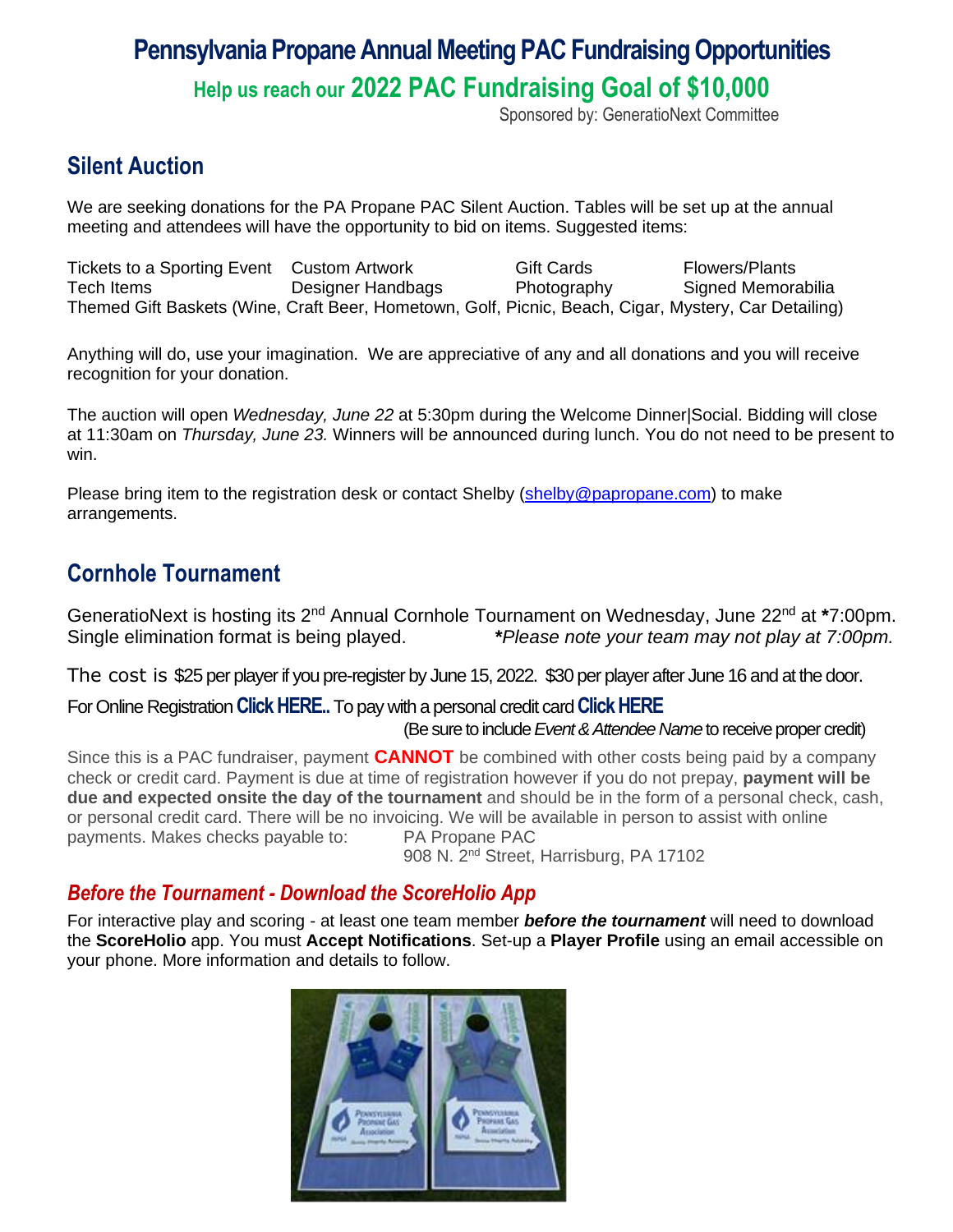### **Pennsylvania Propane Gas Association PAC Fundraisers: Silent Auction& Corn Hole Tournament**

**Sponsored by: GeneratioNext Committee**

Sheraton Bayfront Erie Hotel, Wednesday, June 22, 2022

### **Registration Form**

| Name              | <b>Dhono</b><br>זו טו |
|-------------------|-----------------------|
| Company<br>. panv | Email                 |

### **[Silent Auction](http://www.123formbuilder.com/form-4801483/papga-silent-auction-donation-form) Donation**

**Cornhole [Tournament](http://www.123formbuilder.com/form-4801579/papga-pac-2019-cornhole-tournament)**

**[Yes! I will donate an item for the Silent Auction](https://form.123formbuilder.com/4801483/form).** Please provide a description, if known:

Estimated Value

\_\_\_\_\_\_\_\_\_\_\_\_\_\_\_\_\_\_\_\_\_\_\_\_\_\_\_\_\_\_\_\_\_\_\_\_\_\_\_\_\_\_\_\_\_\_\_\_\_\_\_\_\_\_\_\_\_\_\_\_\_\_\_\_\_\_\_\_\_\_\_\_\_

\$25 per player if you pre-register by June 15, 2022, \$30 per playerfor registrations after June 16 and at the door.

Bags Fly at 7:00pm – There will be prizes!

Payment is due at time of registration by personal check, personal credit card or cash only. Corporate checks and credit cards cannot be accepted. Make checks payable to: PA Propane PAC ende N. 2<sup>nd</sup> Street, Harrisburg, PA 17102

For Online Registration**[Click HERE](https://form.123formbuilder.com/4801579/form)**& then to pay with a personal credit card**[Click HERE](https://www.papropane.com/product/invoice/)** (Be sure to include *Event& Attendee Name*to receive proper credit)

Since this is a PAC fundraiser, payment **CANNOT** be combined with registration fees being paid by a company check or credit card. *If you do not pre-pay, payment will be due onsite and should be in the form of a personal check, cash, or personal credit card. There will be no invoicing. We will be available in person to assist with online payments.*

To secure your spot and/or team – please provide information below:

| Yes - I! I want to play! |  | <b>Winning Team Name:</b> |  |
|--------------------------|--|---------------------------|--|
|                          |  |                           |  |

(Not creative? Reach out for suggestions)

**My Partner**\_\_\_\_\_\_\_\_\_\_\_\_\_\_\_\_\_\_\_\_\_\_\_\_\_\_\_\_\_\_\_\_\_\_\_\_\_\_\_\_\_\_\_\_\_\_\_\_\_\_\_\_\_

**Partner Email Contract Email Contract Email** 

**Help! We Need Corn Hole Sets \_\_\_\_\_ I will bring a set of boards and bags**